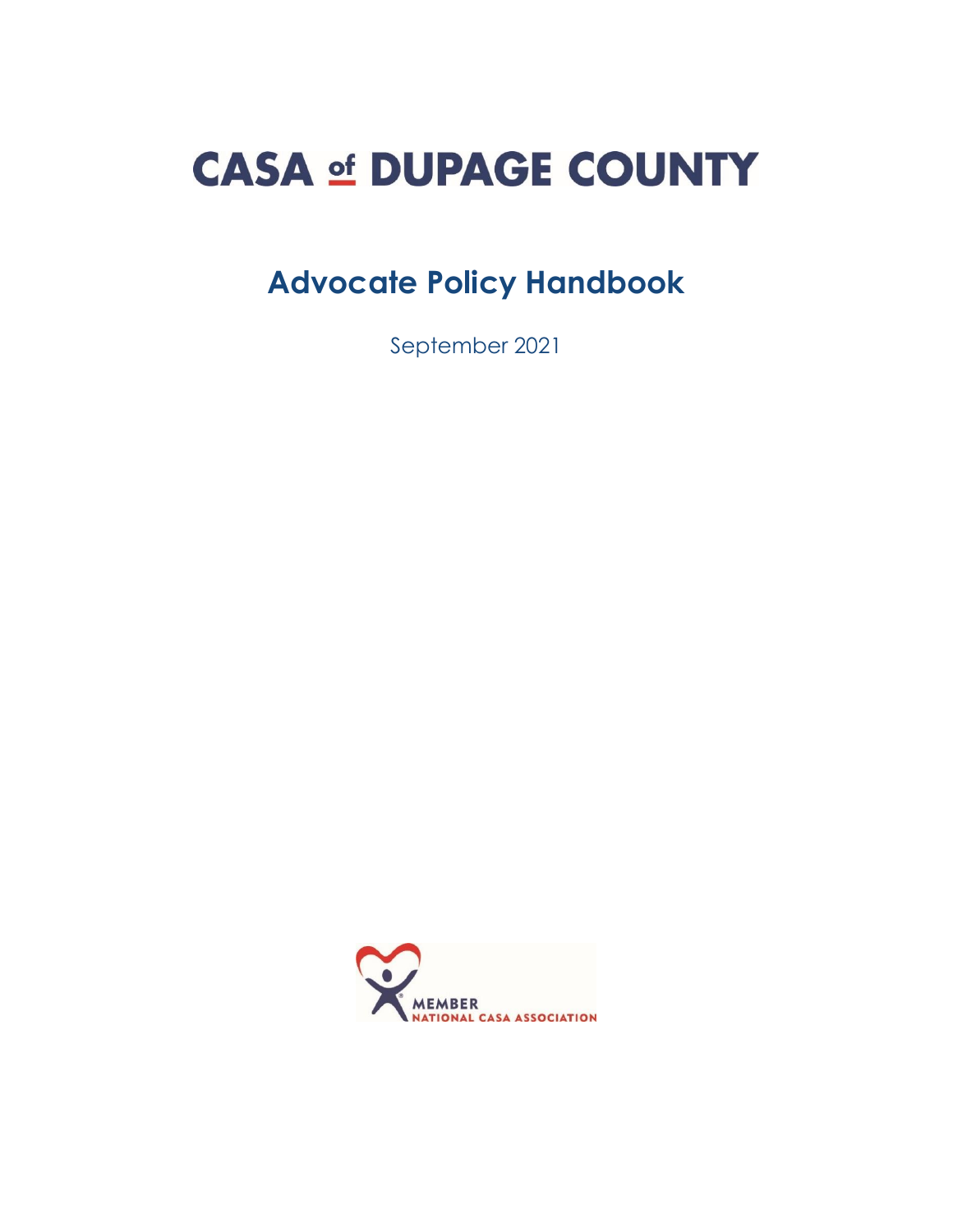| Electronic Equipment, Online Communications, Social Media and Electronic Data Policy  6 |  |
|-----------------------------------------------------------------------------------------|--|
|                                                                                         |  |
|                                                                                         |  |
|                                                                                         |  |
| Activation of Advocates Returning from Leave/Resignation or Upon Transfer  7            |  |
|                                                                                         |  |
|                                                                                         |  |
|                                                                                         |  |
|                                                                                         |  |
|                                                                                         |  |
|                                                                                         |  |
|                                                                                         |  |
|                                                                                         |  |
|                                                                                         |  |
|                                                                                         |  |
|                                                                                         |  |
|                                                                                         |  |
|                                                                                         |  |
|                                                                                         |  |
|                                                                                         |  |
|                                                                                         |  |
|                                                                                         |  |
|                                                                                         |  |
|                                                                                         |  |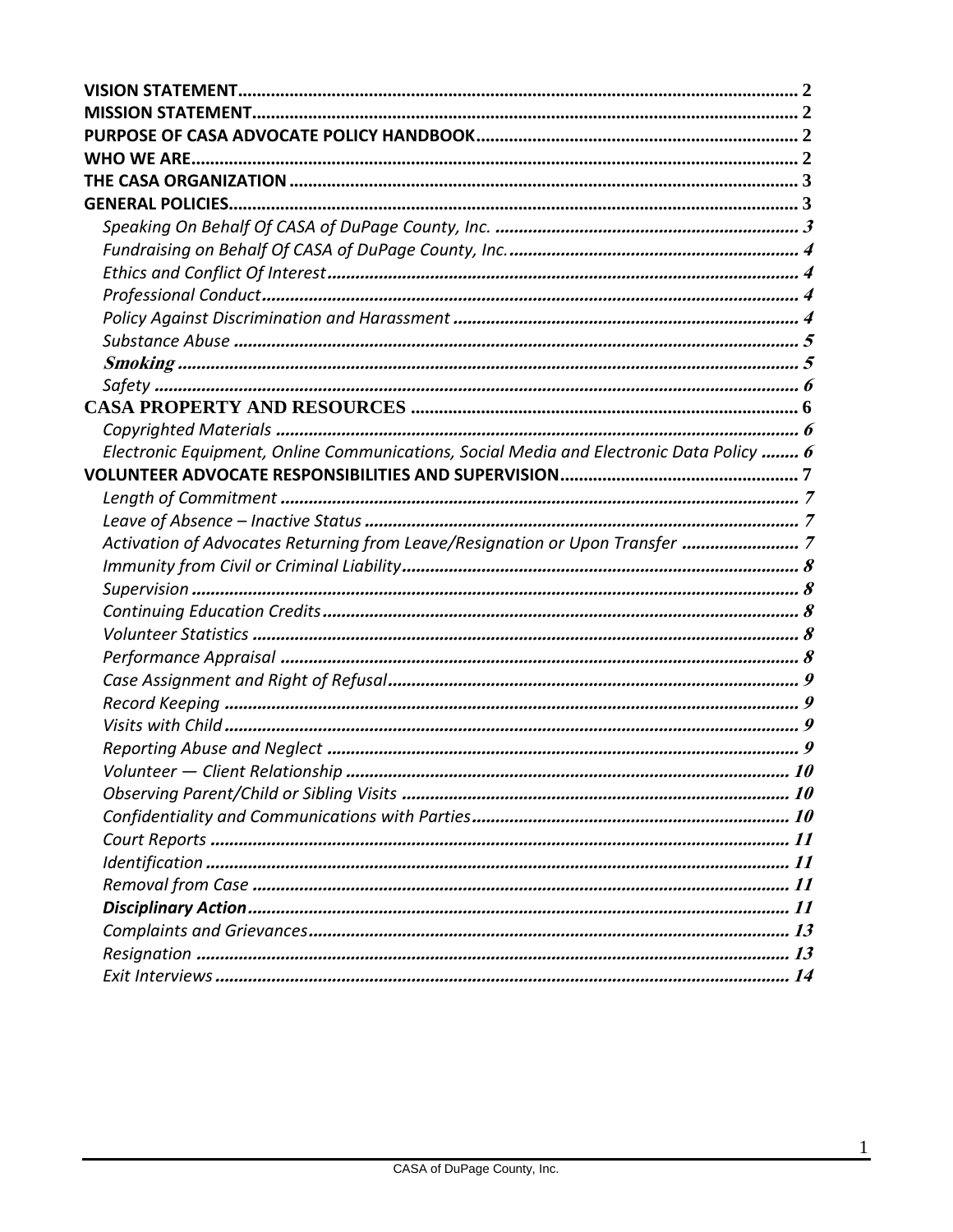#### <span id="page-2-0"></span>**VISION STATEMENT**

All children deserve a safe, permanent and nurturing home where they can thrive.

#### <span id="page-2-1"></span>**MISSION STATEMENT**

The mission of CASA<sup>\*</sup> is to recruit, train and support volunteer citizen advocates to effectively speak to the best interests of abused, neglected, dependent and vulnerable children in the DuPage County court system.

#### <span id="page-2-2"></span>**PURPOSE OF CASA ADVOCATE POLICY HANDBOOK**

This handbook is intended as a guide to help you understand many of our policies and procedures. These policies and procedures are subject to change with or without prior notification. This handbook does not create any sort of employment contract, express or implied. The Executive Director and the Board of Directors reserve right to make any changes or exceptions to this handbook as appropriate.

#### **Please read the contents of this handbook carefully. You will be required to sign an agreement indicating that you have read, understand and will comply with these policies and procedures.**

If you have any questions concerning the information in this handbook, please contact your Advocate Supervisor, the Program Director and/or the Executive Director.

#### <span id="page-2-3"></span>**WHO WE ARE**

The ranks of CASA are filled with energetic, dedicated and caring individuals who fill a variety of roles. They are dedicated to making a difference in a child's life, one child at a time. Our purpose is to serve the abused, neglected, dependent and vulnerable children throughout DuPage County. We accomplish our purpose through our program staff and our volunteers. Our program staff is skilled in organization management, child support skills and child advocacy training. Our volunteers are the heart of the organization. They serve as child advocates and still others are engaged in service activities such as board membership, office support, fundraising, community awareness and various duties required to support child advocacy. CASA's Board of Directors, program staff and volunteers cooperate and coordinate with other voluntary agencies, the courts, public agencies, community groups, and with families and individuals to fulfill our mission

The CASA Board of Directors, program staff, and volunteers serve at the request of the 18<sup>th</sup> Judicial Circuit Court of DuPage County, Illinois and in accordance with provisions of the Illinois Juvenile Court Act. The CASA Board of Directors, program staff, and volunteers also comply with the National CASA/GAL Association for Children and Illinois CASA program standards. Information can be found at the following websites:<https://nationalcasagal.org/> and <https://illinoiscasa.org/>

*\* All references to CASA, unless otherwise specified, refer to CASA of DuPage County, Inc.*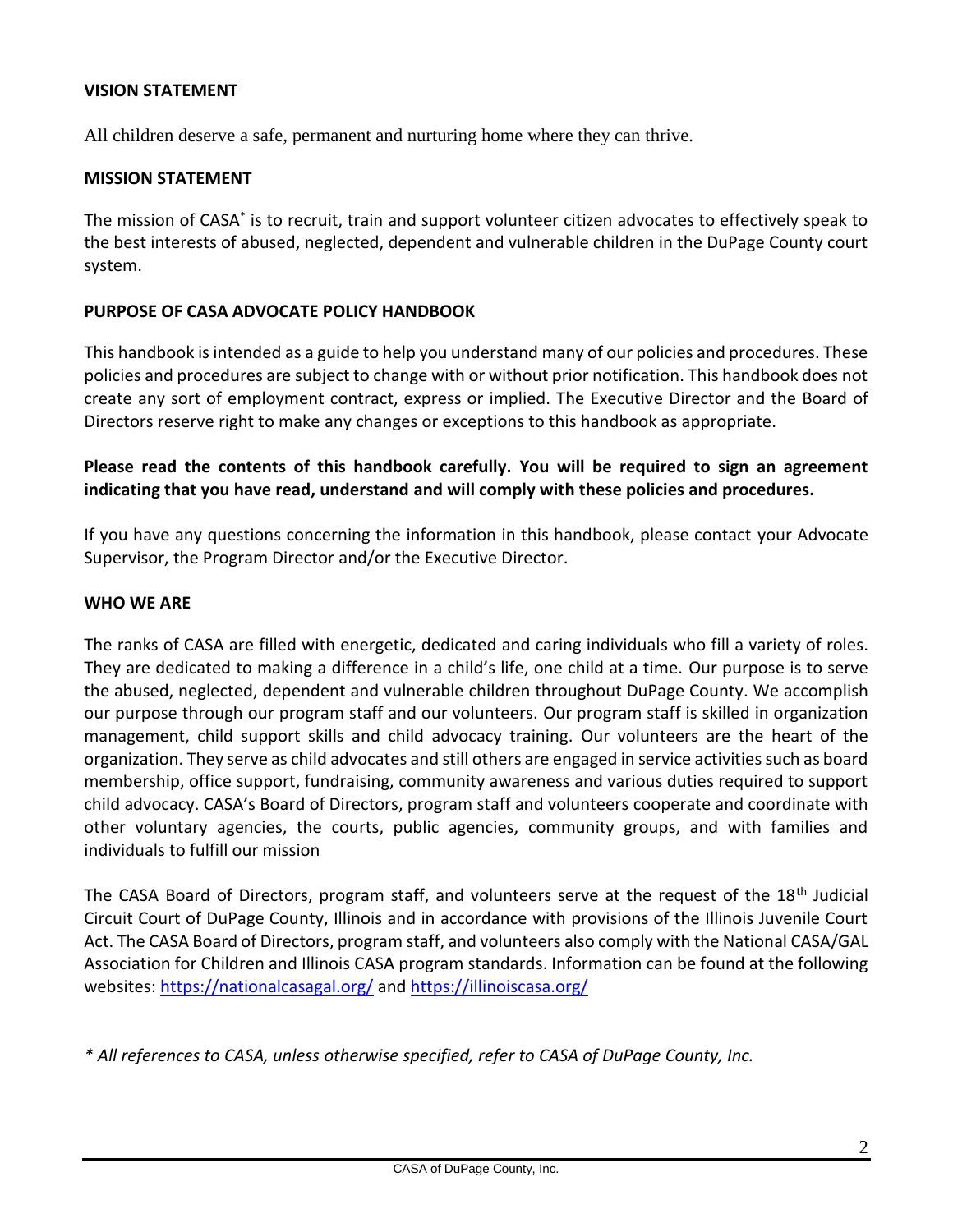# <span id="page-3-0"></span>**THE CASA ORGANIZATION**

The organizational structure of CASA of DuPage consists of a Board of Directors, program staff, volunteer advocates and volunteer community supporters called Friends of CASA.

**Board of Directors** – The volunteer Board of Directors is the governing body of CASA of DuPage County, Inc. The Board is responsible for formulating the mission, philosophy, and the goals and objectives. It assures that all governance, administrative and operating policies and procedures are consistent and conform to legal requirements.

**Program Staff** – The program staff are paid employees of CASA. They are responsible for the daily operation and development of the CASA organization. They maintain alliances with court personnel, other agencies in the court system and in the community. They also provide supervision, training and support for the volunteer advocates, CASA Friends and coordinate the caseloads and case information.

**Advocates** – All references to *advocate* in this handbook refer to sworn volunteer advocates serving CASA of DuPage County, Inc. Advocates are trained community volunteers appointed by a judge to advocate for children who come into the court system primarily as a result of abuse, neglect and/or dependency. They work for the judge, alongside attorneys and social workers. The advocate gathers information by reviewing records and talking to foster parents, agency caseworkers, parents and most importantly, the child(ren). In certain circumstances, the advocate may talk to teachers and other professionals involved in their CASA child's life. By getting to know the child and understanding the circumstances of the child's life, the advocate can then prepare objective written reports to the court and speak for the child's best interests.

**Friends of CASA** – Friends of CASA are volunteers who generously donate time, talent, resources and/or knowledge to ensure that the voices of the abused, neglected and dependent children are heard. The Friends is a group that supports the Board of Directors, staff and Advocates to fulfill our mission. Generally, the time commitments are short, well-defined and are dependent on the type of project, skill or interest match and availability of the Friend. Activities that CASA Friends may be involved with are fundraising events, community awareness activities, and office support activities.

# <span id="page-3-1"></span>**GENERAL POLICIES**

CASA of DuPage County, Inc. accepts the service of all volunteer advocates with the understanding that such service is at the sole discretion of the program. Advocates agree that the agency may at any time, for whatever reason, decide to terminate the Advocate's relationship with the program.

#### <span id="page-3-2"></span>*Speaking On Behalf Of CASA of DuPage County, Inc.*

Advocates are encouraged to share information about the CASA program in general throughout the community. CASA representatives are available to present CASA information and provide written materials. Employees, Advocates, and other volunteers who are invited to speak, teach or lecture on behalf of CASA may do so with written approval from the Executive Director. Solicitation of legislative support, legislative advocacy or lobbying while using the CASA name or logo, or representing CASA on issues, without the express written approval of the Executive Director/Board of Directors is prohibited.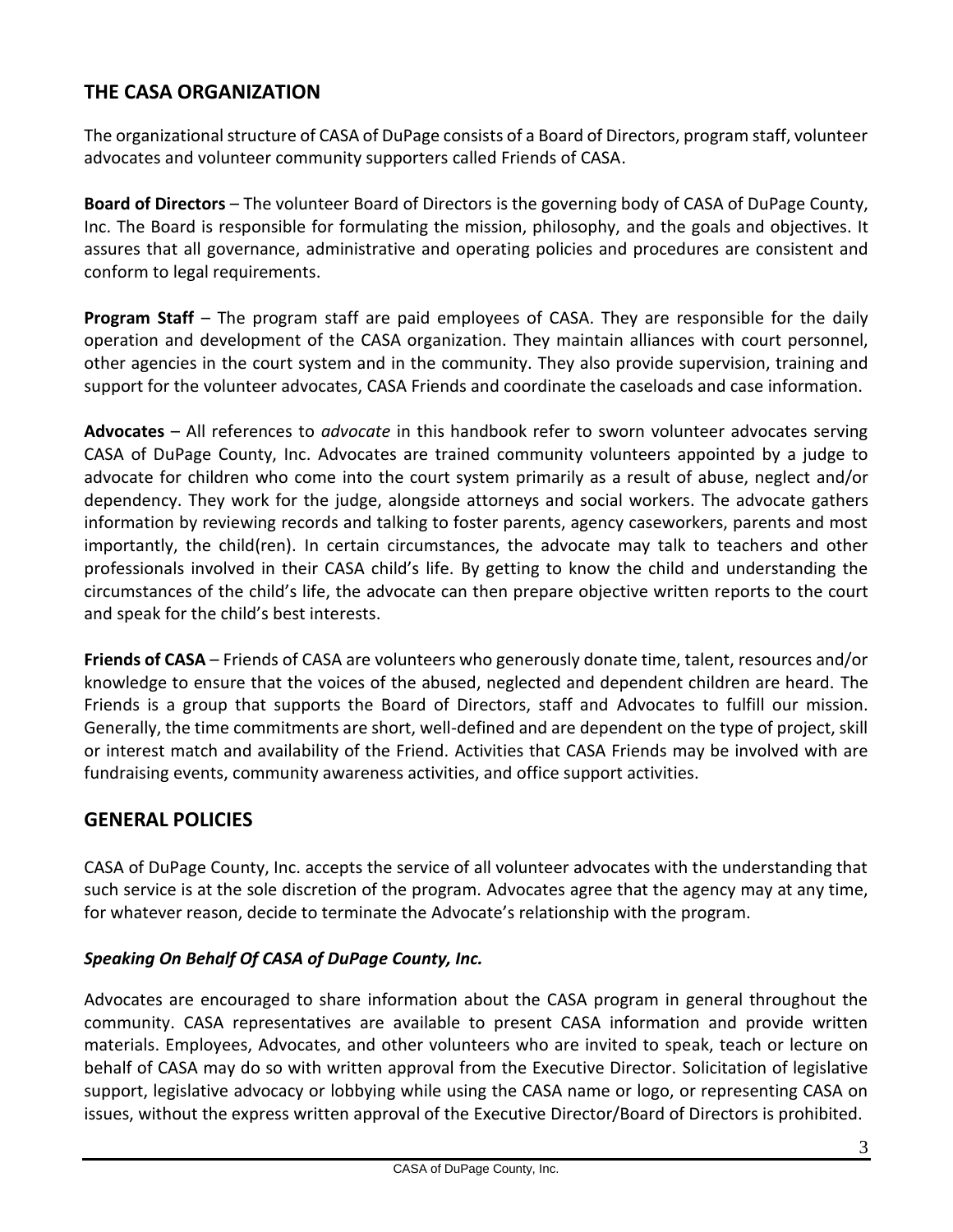# <span id="page-4-0"></span>*Fundraising on Behalf Of CASA of DuPage County, Inc.*

As a small non-profit organization, CASA is dependent on a well designed and executed financial plan. That plan is dependent on a variety of fundraising activities. The Board of Directors has a coordinated fundraising plan for the organization. Any ideas Advocates may have to assist with fundraising are welcome and appreciated. They can be directed to the Executive Director. Advocates may not initiate their own fundraising activities on behalf of CASA. This avoids duplication of effort and the possibility of more than one CASA representative approaching the same person or organization for funding.

# <span id="page-4-1"></span>*Ethics and Conflict Of Interest*

CASA wishes to avoid any potential conflicts of interest involving any CASA volunteer. All Advocates are required to disclose all interests that could constitute or be viewed as a conflict. A CASA volunteer must not be related to any party involved in the assigned case, or be employed in a position and/or by an organization that might result in a conflict of interest. A CASA volunteer must not enter into a business, service or professional agreement with any party to the assigned case. This includes, but is not limited to, client families, foster families and attorneys. Since a conflict of interest may arise at any point in time, the Advocate has an ongoing duty to disclose the existence of any actual or potential conflicts.

It should be understood that something that is reportable is not necessarily a conflict of interest. All individuals associated with CASA are required to disclose circumstances that could create the fact or appearance of a conflict of interest at the time of association and as may arise thereafter. Any failure to disclose circumstances that could create the fact or appearance of a conflict of interest can result in disciplinary action up to and including involuntary termination.

# <span id="page-4-2"></span>*Professional Conduct*

CASA of DuPage County, Inc. expects all staff members, Advocates and volunteers to share the responsibility for maintaining a professional and collegial work environment and to conduct themselves in a manner that upholds the credibility and positive reputation of the organization. Therefore, CASA's policy requires every Advocate to agree to take no action or engage in any conduct that would cause CASA or any of its associates embarrassment or humiliation, that creates the appearance of impropriety, or otherwise causes or contributes to CASA or its associates being held in disrepute by the general public, court personnel, social service providers, supporters or other entities with whom CASA may interact.

# <span id="page-4-3"></span>*Policy Against Discrimination and Harassment*

CASA is committed to maintaining an environment free of discrimination and to offer opportunities without regard race, color, religion, sex, national origin, ancestry, age, order of protection status, marital status, physical or mental disability, military status, sexual orientation, gender identity or expression, pregnancy, or unfavorable discharge from military service, or any other status protected by applicable federal, state and local law. In keeping with this commitment, CASA will not tolerate harassment of CASA volunteers, staff, advocates, board members, and other non-employees who conduct business with CASA.

All CASA associates have a role in preventing discrimination and harassment. If an advocate experiences or witnesses any conduct that appears inconsistent with this policy, CASA expects the advocate to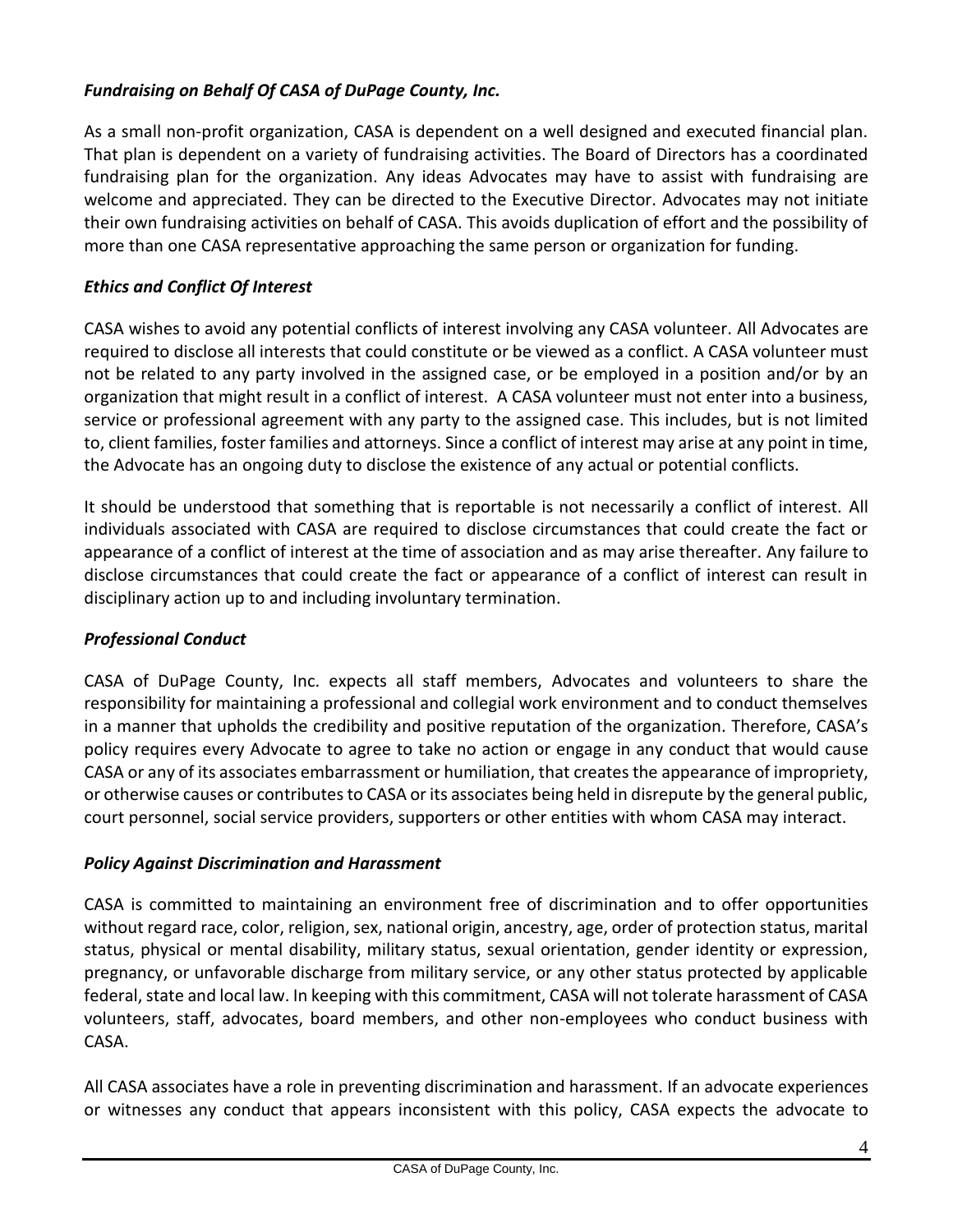immediately notify their supervisor or the Executive Director, Board President, or any other member of management who they would feel comfortable contacting. CASA forbids retaliation against anyone for reporting harassment, assisting in making a harassment complaint, or cooperating in a harassment investigation. Complaints will be accepted in writing or orally. All complaints shall be treated in a confidential manner to the extent possible.

Upon receipt of a complaint or in circumstances where CASA becomes aware of alleged offending conduct, a prompt, thorough, and impartial investigation shall be made concerning any alleged offending conduct. If the investigation leads to a determination that an individual is or has engaged in conduct in violation of CASA's policy, appropriate corrective action will be taken immediately, including the possible termination of the offending party. In investigating complaints under this policy, CASA may impose discipline for inappropriate conduct that comes to CASA's attention, without regard to whether the conduct constitutes a violation of a law.

# <span id="page-5-0"></span>*Substance Abuse*

CASA is committed to providing a drug-free work environment. Illegal drugs and alcohol misuse are inconsistent with this commitment and will not be tolerated. Consequently, whenever Advocates are on CASA premises or performing CASA-related work, they are prohibited from using, possessing, buying, selling, and manufacturing, dispensing or being under the influence of illegal drugs. Likewise, any Advocate under the influence of alcohol while reporting for or performing case-related duties will be deemed in violation of this policy. Prior approval by the Executive Director is required before any CASAsponsored activity may include the serving or consumption of alcohol.

Use, possession, or sale of drugs off CASA premises is illegal and may be cause for or result in disciplinary action, including termination, if such off-duty conduct adversely affects the Advocate's performance, CASA's reputation, or the safety of the advocate, client, other associates, and third parties.

Violation of this policy is cause for immediate disciplinary action, up to and including termination, as well as possible referral to appropriate law enforcement agencies. This policy does not apply to the lawful use and possession of prescription medication on the orders of a physician.

Advocates who are convicted of violating a criminal drug statute must notify the Executive Director within five (5) days of such conviction. Individuals who are convicted of unlawful, off-the-job drug activity will be considered in violation of this policy. In determining what action to take, CASA will review the nature of the charges, the individual's performance record with CASA, the impact of the individual's conviction on CASA's ability to maintain efficient operations and its good reputation in the community, and any other factor which CASA deems relevant under the circumstances.

#### <span id="page-5-1"></span>*Smoking*

Smoking is not permitted inside CASA premises at any time. CASA expects its Advocates to be respectful of and conform to the smoking policies or desires of those with whom they are working or visiting when off CASA premises.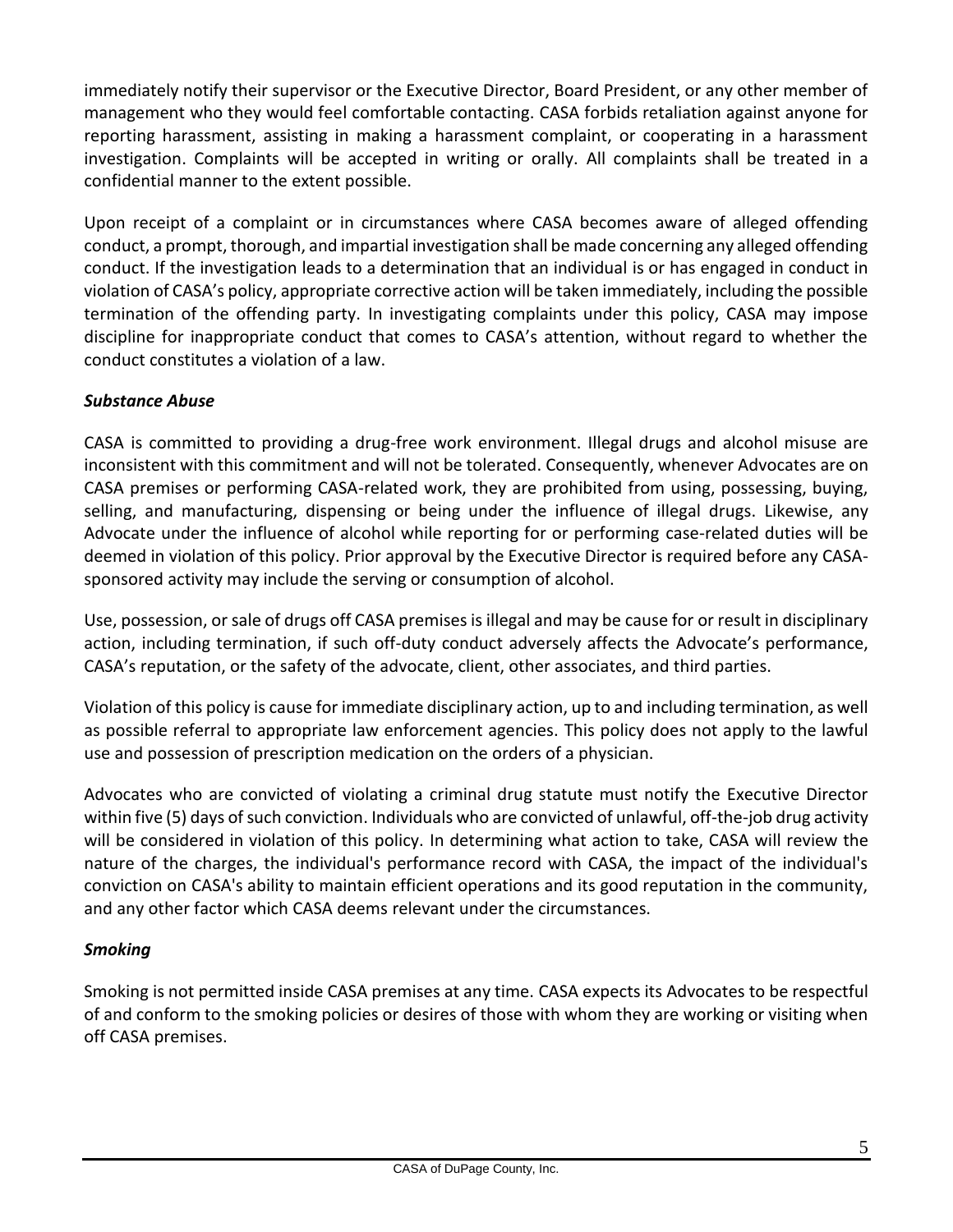# <span id="page-6-0"></span>*Safety*

Advocates should never put themselves in personal jeopardy in the performance of their roles and responsibilities. Advocates who are uneasy about entering a neighborhood or particular building, or about meeting with a particular party, should discuss these concerns with the Advocate Supervisor and make alternative arrangements. Alternative arrangements may include meeting in a public place, having the Supervisor attend the visit, or accompanying the caseworker on a visit.

# <span id="page-6-1"></span>**CASA PROPERTY AND RESOURCES**

CASA property is to be used for the performance of CASA-related duties. CASA property includes, but is not limited to: computers, telephones, fax machines, copiers or other equipment, supplies, work areas and furniture.

# <span id="page-6-2"></span>*Copyrighted Materials*

Copyrighted materials belonging to entities other than CASA may not be transmitted by Advocates on the organization's e-mail/Internet system or in connection with CASA related duties, except with permission, or as a single copy to reference only.

# <span id="page-6-3"></span>*Electronic Equipment, Online Communications, Social Media and Electronic Data Policy*

All Advocate-generated data is the property of CASA. As such, all electronic-mail messages composed, sent and received are and always remain the property of CASA. Therefore, CASA reserves the right at any time to retrieve and read any message composed, sent, or received; accordingly, privacy of messages cannot be guaranteed to anyone, and an Advocate should have no expectation whatsoever with respect to privacy of the messages.

Advocates using personal computers or devices for CASA related duties are responsible for the content of all text, audio or images that they place or send over e-mail/Internet system in connection with their advocacy work. No e-mail or other electronic communications may be sent in connection with CASA duties or services which hides the identity of the sender or represents the sender as someone else or someone from another organization if performing CASA services. While electronic mail may accommodate the use of passwords for security in certain circumstances, the reliability of such for maintaining confidentiality cannot be guaranteed. Advocates must assume that any and all messages may be read by someone other than the intended or designated recipient.

Social media tools, when used appropriately, can be a powerful tool to increase awareness, support and sense of community for those of us engaged in advocacy for abused and neglected children. If an Advocate chooses to discuss CASA-related topics, whether online or in person, that Advocate is held to the highest standards of maintaining case confidentiality and presenting a professional view of CASA, the court and other parties involved the case. Please consult the full Online Communication and Social Media Policy attached hereto.

As a general matter, Advocates should not give their email address or cell phone number to the child(ren) or family members they may encounter in their capacity as a CASA volunteer, and should not link to personal pages (or become online "friends") of the families or children. This includes email addresses,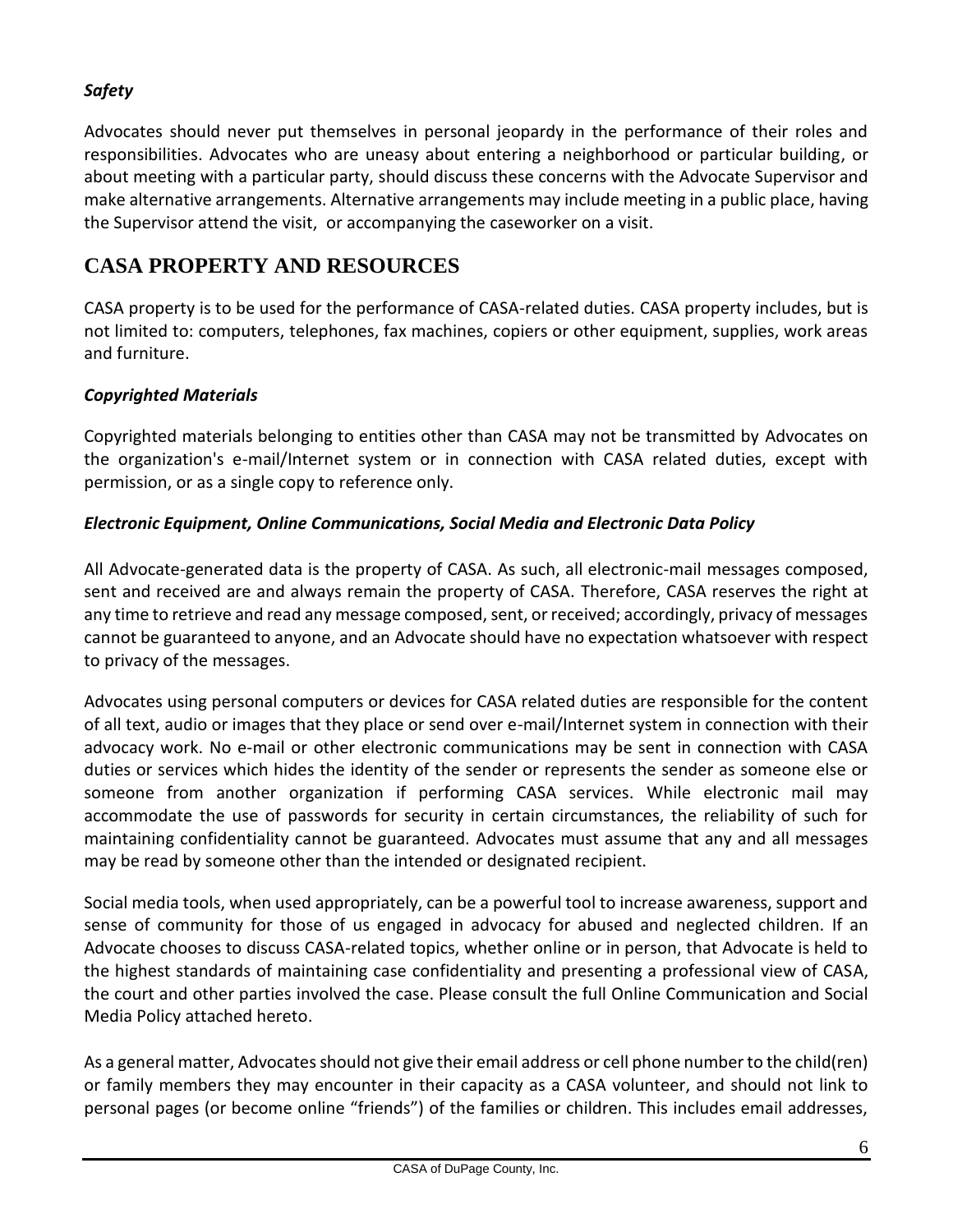instant messenger names, blogs, photo sharing sites and social networking sites such as Facebook, Twitter and YouTube. However, CASA recognizes that there may be certain situations where such communications with children or families is necessary and beneficial to the relationship between the advocate and the child/family. Such communications MUST be approved on a case-by-case basis in advance by the Program Director and/or Executive Director and be undertaken in such a manner so as to maintain case confidentiality and avoid disclosure of case sensitive information.

# <span id="page-7-0"></span>**VOLUNTEER ADVOCATE RESPONSIBILITIES AND SUPERVISION**

# <span id="page-7-1"></span>*Length of Commitment*

Volunteers serving as advocates for abused and neglected children in DuPage County Juvenile Court are asked to commit to the CASA program for a minimum of 24 months or until the case is closed by the court. In this way, CASA staff can ensure that a sense of stability can be maintained for the welfare of the child affected. It is critical that the welfare of the child affected be taken into consideration when contemplating any change in representation within the court system.

# <span id="page-7-2"></span>*Leave of Absence – Inactive Status*

Volunteers may request a leave of absence from their role as a CASA advocate. The volunteer should notify his or her Advocate Supervisor regarding the time period for the requested leave as soon as possible so that the advocate's case may be assigned to another CASA advocate. If the leave of absence has been approved, the volunteer will be placed on inactive status for up to six months and allowed 6 month renewals at the discretion of the Advocate Supervisor. The volunteer may return to active status with the approval of the Program Director and/or Executive Director. Advocates who have been on leave for more than one (1) year and have not responded or communicated with CASA staff may be automatically dismissed at the discretion of the Program Director.

# <span id="page-7-3"></span>*Activation of Advocates Returning from Leave/Resignation or Upon Transfer*

If an advocate has been inactive or resigned for more than one (1) year and, depending upon the experience of the advocate and the length of the leave or time since resignation, the advocate may be required to complete supplemental training. The Program Director and/or Advocate Supervisor will discuss training requirements with the advocate when ready to return to active status. Advocates returning from leave will be expected to be current with or complete 12 continuing education credits before being assigned to a case.

Advocates who transfer from other Illinois or other state CASA programs will be required to complete the application, background check and provide the other documentation required of a new advocate. Transfer advocates will be required at a minimum to complete training regarding local court procedures, program policies and procedures and report writing procedures. Any further training requirement will be at the discretion of the Program Director based upon the experience of the transferring advocate.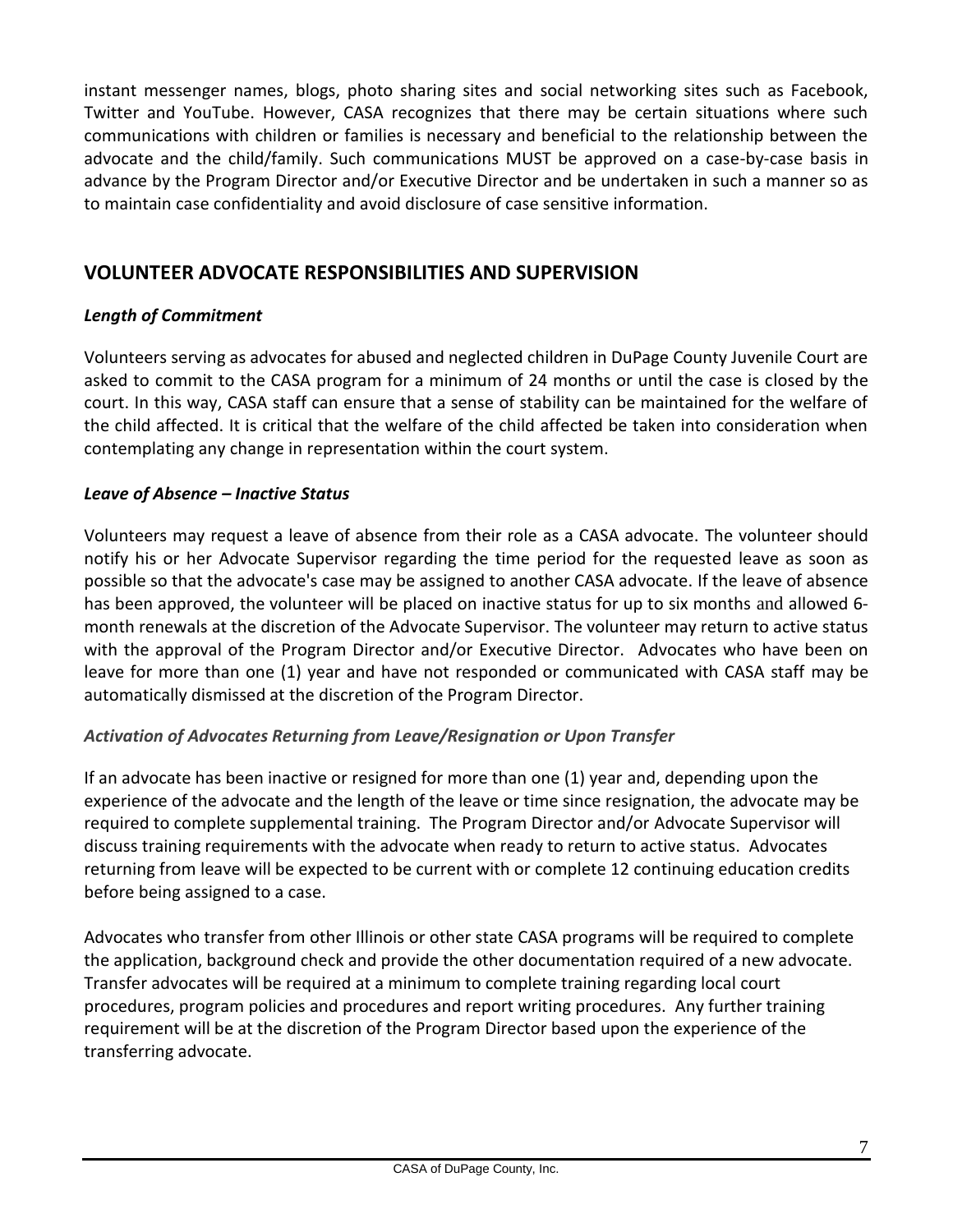#### <span id="page-8-0"></span>*Immunity from Civil or Criminal Liability*

According to the Illinois Juvenile Court Act, *"Any court appointed special advocate acting in good faith within the scope of his or her appointment shall have immunity for any civil or criminal liability that otherwise might result by reason of his or her actions, except in cases of willful and wanton misconduct. For the purpose of any civil or criminal proceedings, the good faith of any court appointed advocate shall be presumed." 705 ILCS 405/2-17.1(8)*

#### <span id="page-8-1"></span>*Supervision*

All Advocates are assigned to an Advocate Supervisor upon case assignment. The Advocate Supervisor will assist the advocate with the casework and provide direct supervision and monitoring of each assigned advocate. Advocates are to communicate with their Advocate Supervisor on a regular basis regarding their case, and to accept supervision. Advocates are also required to check the Optima Dashboard and their e-mail regularly for CASA communications.

#### <span id="page-8-2"></span>*Continuing Education Credits*

All CASA volunteers are required to complete a minimum of 12 hours of continuing education credits ("CEC") annually. The training may be provided by CASA of DuPage County or other agencies as approved by the CASA staff. The CASA staff may also approve other ways in which in-service hours may be completed, such as attendance at community speakers/events, reading educational books, etc. For specific details of the CEC policy and CEC opportunities, please consult the CEC policy attached hereto and on the CASA website under "Advocate Resources".

**Advocates who are on cases and not in compliance with the CEC requirement may be dismissed from the program at the discretion of the staff. Advocates who are not on cases and not in compliance with this requirement may not receive a case until compliance is achieved or substantial good faith effort is displayed.**

#### <span id="page-8-3"></span>*Volunteer Statistics*

CASA compiles and maintains various statistics in connection with the operation of the program. These statistics are needed by the program for use in grant requests to supply the funds for the operations. One area tracked includes the hours Advocates spend on their cases and in other service to CASA, as well as miles driven in connection with advocate duties. The CASA staff will advise Advocates as to the procedures for tracking and reporting hours and miles. Advocates are expected to comply with such tracking requests.

#### <span id="page-8-4"></span>*Performance Appraisal*

It is the policy of CASA to assess performance of Advocates on an ongoing, informal basis to ensure that Advocates receive feedback regarding good performance and appropriate suggestions for improvement when necessary.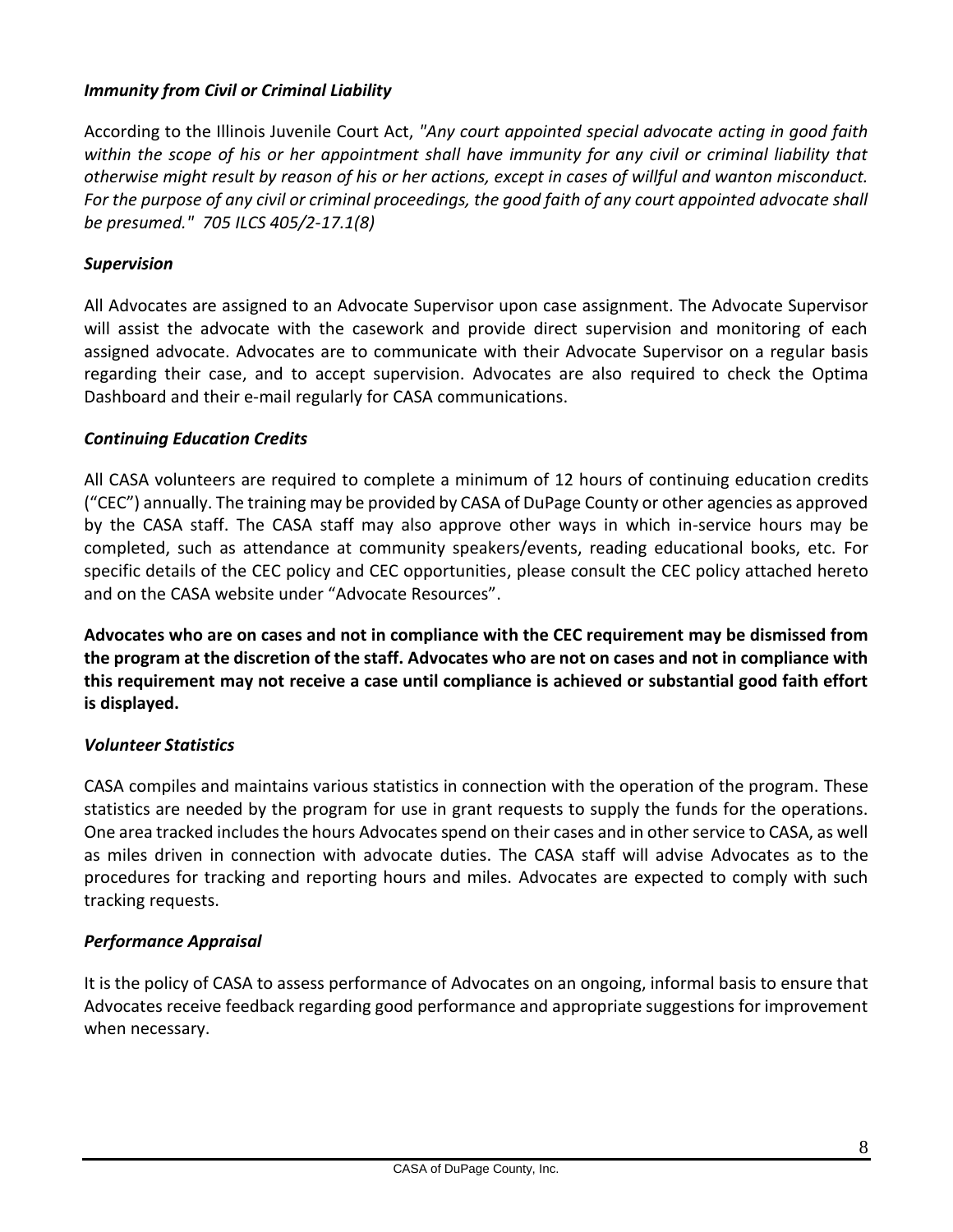# <span id="page-9-0"></span>*Case Assignment and Right of Refusal*

Advocates are matched to a particular case by the Advocate Supervisor. The Advocate Supervisor reviews the case information with the Advocate and the Advocate is free to refuse an assignment at the Advocate's discretion. The Advocate must notify the Advocate Supervisor of acceptance or refusal of the case in a timely manner. Upon acceptance of the case, the Advocate Supervisor will notify the other staff members and provide the Advocate with all necessary case information.

Advocates are generally assigned to one case at a time. Exceptions may be made for experienced Advocates who may be assigned to more than one case at the discretion of the Advocate's Supervisor and the Program Director. Exceptions will be based upon the status of the cases (such as nearing case closure), the availability of other advocates for assignment, the familiarity of the advocate with the family/children involved, the complexity of the case and other special circumstances. No advocate will be assigned to more than three abuse, neglect or dependency cases at any one time.

# <span id="page-9-1"></span>*Record Keeping*

Once assigned to a case, the advocate will receive a letter from CASA staff formalizing the case assignment and provided access to information and documents pertaining to the case through CASA's Optima software system. In performing the case-related advocate duties, the Advocate may also create and/or receive notes, reports, correspondences, email communications, text messages, voice messages, and other communications regarding their case. All such notes, documents, and communications whether electronic or hard copy are considered part of the case file. The Advocate must maintain the case file in accordance with the Confidentiality policy. At the conclusion of the Advocate's involvement with the case, the entire case file in their possession must be returned or shredded and any electronically stored file materials must be deleted, in accordance with CASA policy.

#### <span id="page-9-2"></span>*Visits with Child*

Advocates are required to personally visit with the child/children in their assigned case on a monthly basis (at least every 30 days minimally). Less frequent visitation may only occur with the express authorization of the Advocate Supervisor, based upon such factors as the distance/accessibility of a placement. Advocates should not enter a home in which a parent or caregiver is not present, and should meet the child only with other adults present in the general proximity to avoid being in a position where someone could make a claim of abuse or other misbehavior against the advocate. Advocate visits should be made in the foster home or where the child resides for a majority of the visits. There are occasions where visits may be made in public places or other locations, depending upon circumstances of the case. Advocates must consult with the Advocate Supervisor in determining alternate visit locations. Visits should be scheduled in advance and unannounced visits to a child's placement, including a foster home, should be made by an Advocate only with the approval of their Advocate Supervisor.

# <span id="page-9-3"></span>*Reporting Abuse and Neglect*

Advocates should report all suspected incidents of abuse or neglect they may witness or observe to the Child Abuse and Neglect Hotline (1-800-25ABUSE). Procedures for making a hotline call are addressed in pre-service training. The advocate should notify the Advocate Supervisor prior to making such a call, if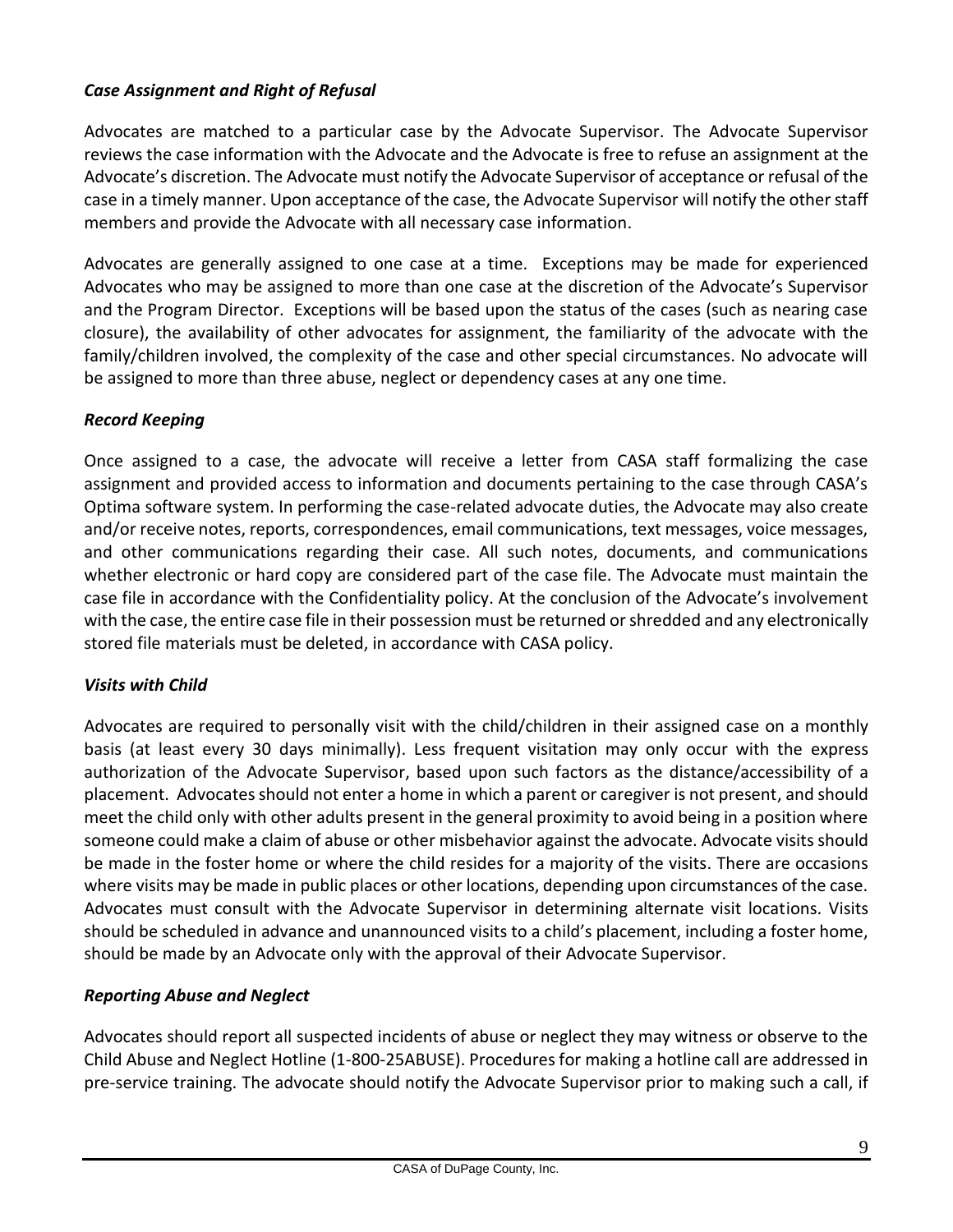circumstances permit. Otherwise, the Advocate Supervisor should be notified of the circumstances as soon as possible after a call is made.

# <span id="page-10-0"></span>*Volunteer — Client Relationship*

CASA Advocates should not provide direct services to the child or to any party in their case. The relationships with the parties involved in a case should remain professional at all times. Any gifts to the family/child should be nominal and done with Advocate Supervisor approval. Inappropriate practices include but are not necessarily limited to:

- Transporting any party involved in a case: child or adult.
- Inviting any party to a case to the advocate's home.
- Giving legal advice or therapeutic counseling to anyone involved in the case.
- Making placement arrangements for the child.
- Giving money to the child or family.
- Engaging in activities which jeopardize the health or safety of the child.
- Supervising parent/child visitations, or supervising the child alone.

#### <span id="page-10-1"></span>*Observing Parent/Child or Sibling Visits*

Under certain circumstances and with Advocate Supervisor permission, Advocates may observe visits between the child and parents and/or siblings. The purpose of attending such visits is to observe the family interactions, not to supervise or intervene. Advocates should respect these visits as limited, valuable time that the family has to spend together. Supervision of these visits is the responsibility of DCFS or other social service agency assigned to the case. The social service agency may delegate this responsibility to another party, such as a contracted homemaker or foster parent, but not to the Advocate.

#### <span id="page-10-2"></span>*Confidentiality and Communications with Parties*

A CASA volunteer advocate becomes a *Friend of the Court* upon swearing in by a judge. Any information that an Advocate receives pertaining to individual children or families in the discharge of the Advocate's role and responsibilities is strictly confidential. This information may not be discussed with anyone except the following:

- The DuPage County Juvenile Court\*
- CASA of DuPage County, Inc. staff and volunteer advocates
- The Assistant State's Attorney assigned to the case
- The Guardian Ad Litem assigned to the case
- The parents' attorney of record
- The Department of Children and Family Services and other private agencies appointed to the case

\*Advocates should not have any communications or discussions regarding any case or case-related information with the Judge without all parties to the case present. This is called an *ex parte* communication and is not permitted.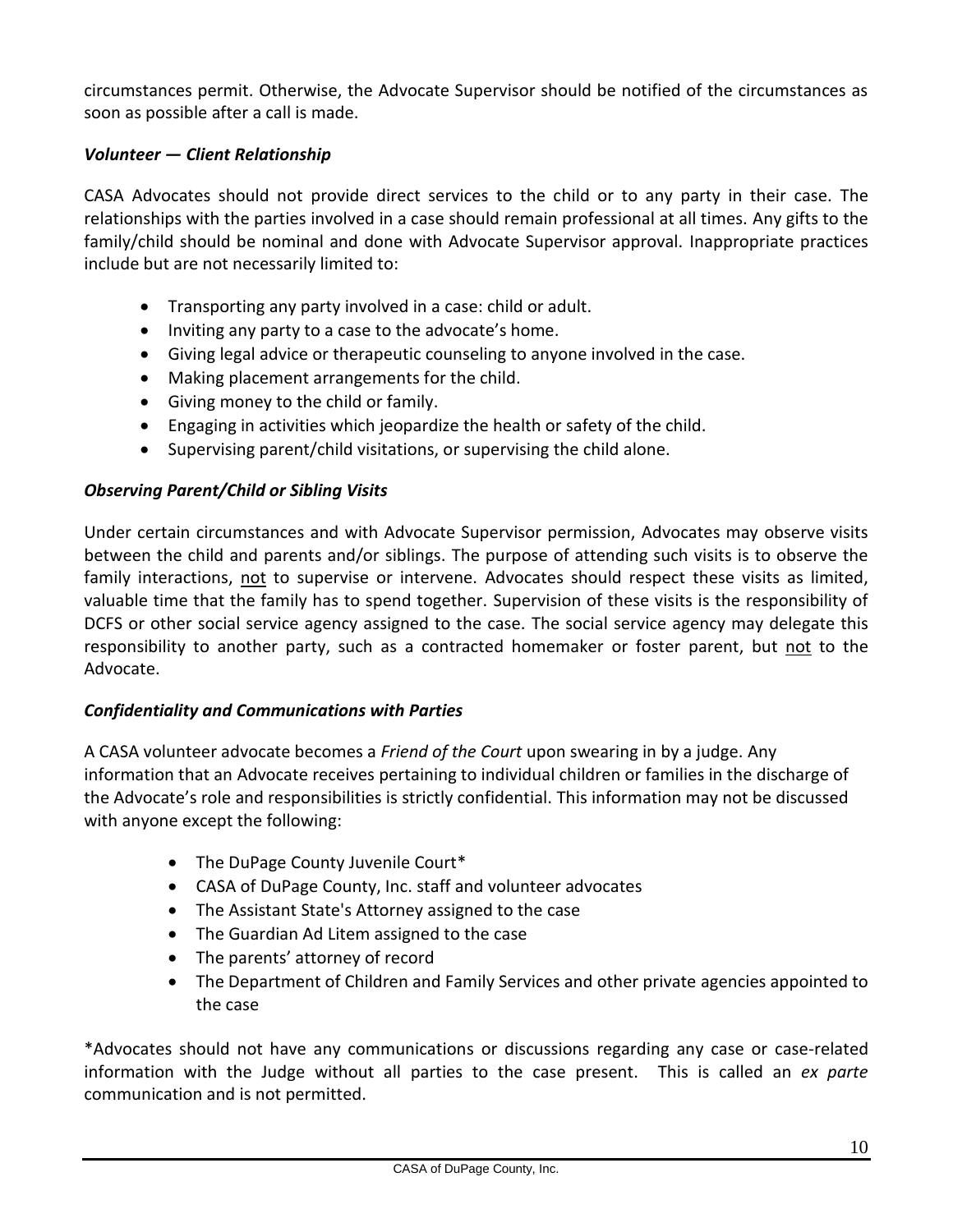Advocates may be asked to testify during court hearings about their observations of the child/ren and their family. During testimony, an Advocate may be asked questions by the judge, the *guardian ad litem*, attorneys for the state, or attorneys for the parents. Advocates may only testify in court regarding their own observations concerning the child/ren as well as any statements of which they have personal knowledge made by parties named in the case.

Volunteer advocates are not authorized to solicit other persons outside the CASA organization for assistance with CASA case activities except under the direction of their Advocate Supervisor. Discussion of the case with individuals other than listed above, even if the family name and other identifying information are omitted, is strictly forbidden. **All Advocates are required to sign CASA's Confidentiality Policy and violation of confidentiality may be cause for immediate dismissal**. Questions concerning this policy, including what constitutes confidential information, should be referred to the Program Director and/or Executive Director.

# <span id="page-11-0"></span>*Court Reports*

The Advocate is responsible for submitting a written case report to their Advocate Supervisor prior to each court hearing. *Advocates are not to provide their report to anyone other than their Advocate Supervisor***.** If a party or person involved in the case requests a copy of the report from the advocate, the advocate should refer the request to their Advocate Supervisor. The CASA staff provides pre-service training on how to write and process these reports. Please consult the Report Writing guide for specific procedures.

# <span id="page-11-1"></span>*Identification*

The CASA program staff provides all Advocates with an identification badge and, for each assigned case, a case assignment letter and a copy of the court order assigning CASA to the case. Advocates should use these items as necessary to execute any of their advocate roles and responsibilities. Identification badges must be surrendered upon termination from the program. Volunteer advocates are not required to use their last name in any communication or correspondence related to the execution of their duties as a CASA. If the advocate is asked to provide his or her address or phone number, the volunteer can give the address and phone number of the CASA office. Advocates may provide their cell phone numbers and/or email addresses at their discretion. If an individual requests further identity information from the advocate, the advocate should refer the person to the Advocate Supervisor.

# <span id="page-11-2"></span>*Removal from Case*

Volunteer advocates must follow the directions of their Advocate Supervisor regarding an advocate's removal from a case assignment and any limitations set forth regarding contact with CASA clients, former CASA clients, or other individuals involved in the case.

# <span id="page-11-3"></span>*Disciplinary Action*

CASA has adopted rules and regulations for its operational needs and for the protection and safety of its employees, volunteers, visitors, and the community. CASA Advocates are expected to perform their jobs satisfactorily and obey CASA's rules and regulations. These rules and regulations are subject to change, with or without notice.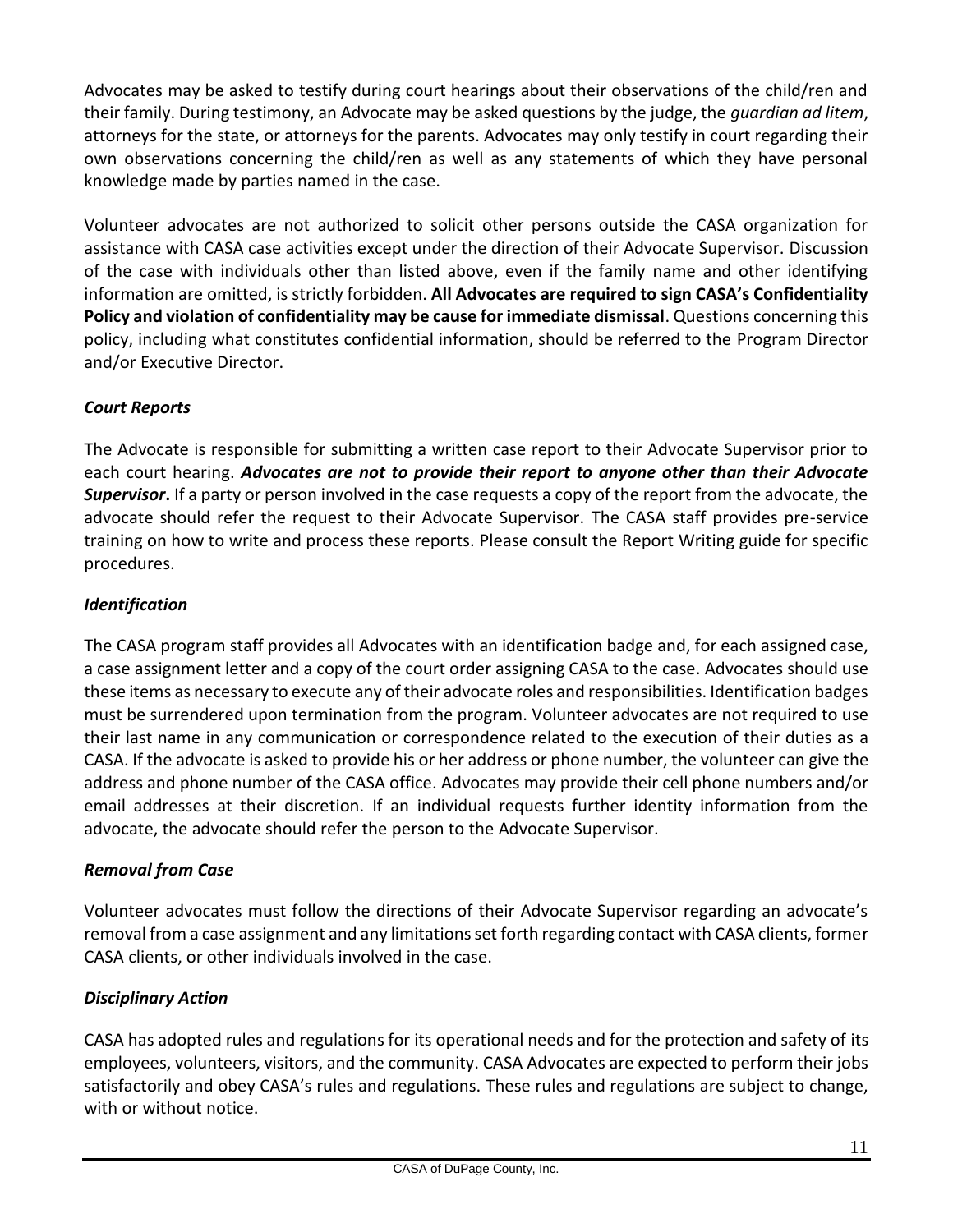These rules and regulations are intended to provide volunteers with general expectations for proper conduct. However, no list can include all instances of conduct that can result in discipline, and the specific rules that CASA may adopt do not replace sound judgment, common courtesy or common- sense behavior. The circumstances of each situation are different, and CASA reserves the right to impose appropriate disciplinary action at its discretion. Disciplinary action may call for any of four steps—verbal warning, written warning/probation, suspension, or termination of service—depending on factors such as the severity of the problem, the number of occurrences and length of service. There may be circumstances when one or more of the steps are bypassed. CASA will review the individual circumstances to determine the appropriate discipline at its discretion. The following list includes, but is in no way limited to the rules of conduct that can result in disciplinary action, up to and including termination of volunteer service:

- Inappropriate or unwelcome physical contact with any child at any time.
- Insubordination or refusal to perform assigned duties.
- Unauthorized presence on CASA property.
- Dishonesty or falsification of CASA documents or records including, but not limited to misrepresentation or omission of information of volunteer applications.
- Theft, unauthorized possession or destruction of CASA property or the property of other employees, volunteers, visitors, patrons, contractors, owners, or others doing business with CASA. Unauthorized destruction of organization records is unacceptable.
- Dishonesty regarding any aspect of service with CASA.
- Abuse or misuse of CASA property or funds.
- Performing or attempting to perform CASA duties while intoxicated or under the influence of illegal drugs, and illegal manufacture, possession, use, sale, distribution or transportation of drugs.
- Abusing, threatening or intimidating other employees, volunteers, visitors, contractors, owners, patrons or others doing business with CASA.
- Violation of any of CASA policies, rules or regulations, including the policies contained in the CASA Advocate Policy Handbook or otherwise distributed by CASA or required under applicable local, state or federal law or regulation.

Advocates have additional unique responsibilities due to the nature of their role in the court process. While not all inclusive, the following violations may also result in disciplinary action up to and including termination:

- Taking action without program or court approval which endangers the child or is outside the role or authority of the CASA program.
- Failure to follow the directions of the Advocate Supervisor regarding contacts with clients or parties to the case, including failure to visit the children in the case monthly or as otherwise directed by the Advocate Supervisor.
- Failure to follow the directions of the Advocate Supervisor regarding submission of and revisions to court reports.
- Repeated late submissions of court reports to the Advocate Supervisor.
- Failure to exhibit appropriate conduct during court hearings and other meetings where the volunteer is participating as the child's advocate and/or as a representative of CASA.
- Failure to complete 12 hours of in-service training annually.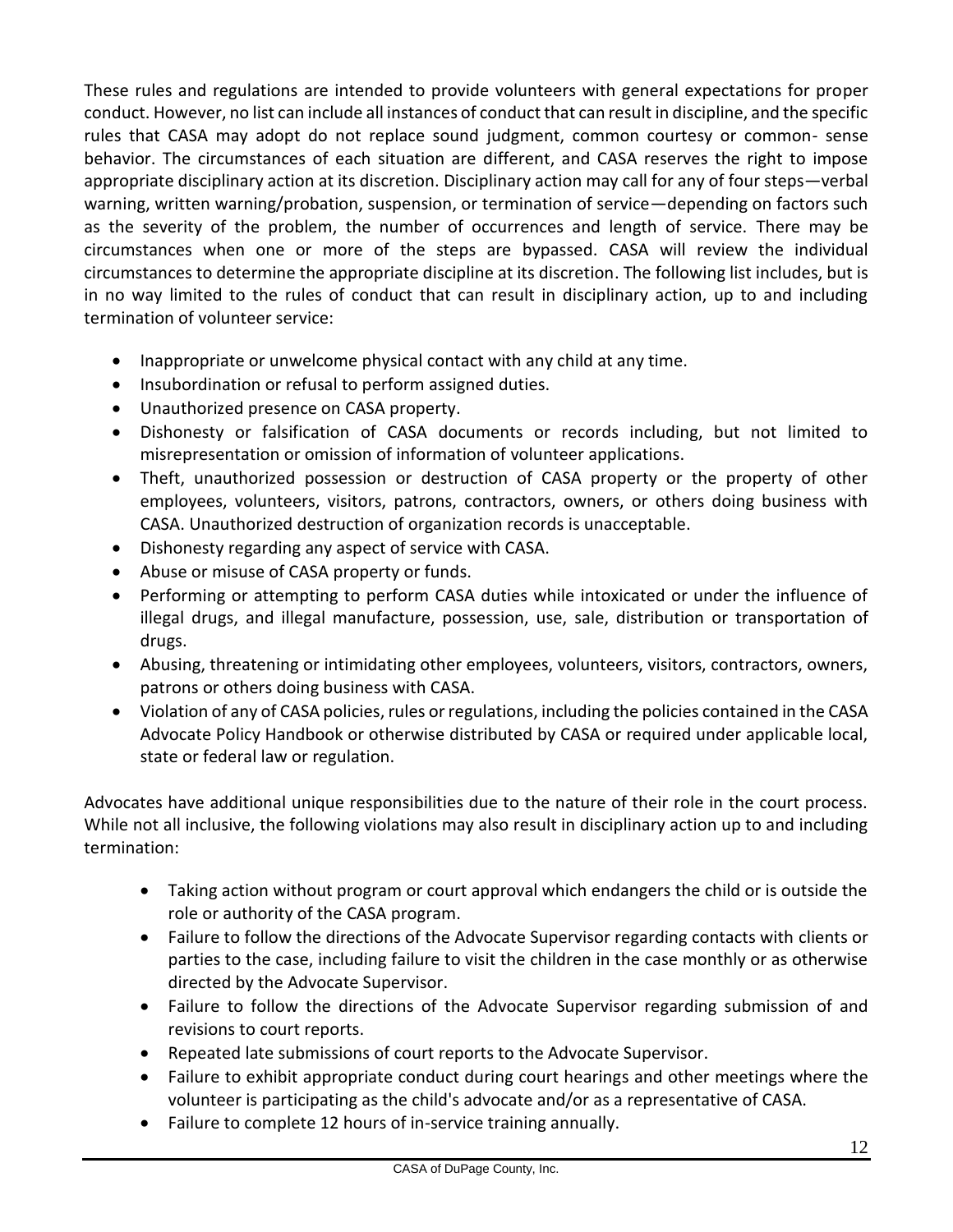- Failure to maintain appropriate volunteer-client relationships.
- Assuming responsibility for a supervised visitation or for supervising a child.
- Transporting any party involved in a case: child or adult.
- Violating the oath of confidentiality.
- Being convicted of a crime that indicates unfitness for service or raises a threat to the safety or well-being of CASA or its clients, volunteers, employees or property.
- Failing to report to CASA, within (5) days, being convicted of a felony.
- Failure to report abuse of a child.

#### <span id="page-13-0"></span>*Complaints and Grievances*

Every effort should be made to solve problems cooperatively and informally before presenting those problems as formal grievances. Should informal efforts fail, the following policy is set forth in order to provide procedures for registering complaints involving CASA matters. All complaints will receive thoughtful consideration and will be discussed with the individual who raises them. Complaints may arise from external sources or internal (within the program).

**External:** Because CASA is involved in work that touches the lives of children and families, it is emotionally charged work that evokes a wide range of opinions and feelings. As a result, there may be criticism of a CASA advocate from the parties in a case, especially when the CASA advocate does not report findings in agreement with an individual party's point of view. Should a complaint arise from someone outside the CASA organization and the complaint is not resolved informally, the person to whom the complaint was given should inform the Program Director and/or Executive Director of the details of the complaint. It is the responsibility of the Executive Director in consultation with the Program Director to investigate the circumstances surrounding the complaint and determine what action, if any, should be taken.

**Internal:** When a CASA volunteer advocate wishes to make a statement of dissatisfaction regarding a policy, practice, condition or supervisor's decision or performance, the advocate should first discuss the matter with the Advocate Supervisor. If the problem is not resolved to the satisfaction of the advocate, the advocate may forward a written statement of the specific grievance to the Program Director and/or Executive Director. It is the responsibility of the Executive Director in consultation with the Program Director to decide if the complaint has substance. The Advocate is entitled to a written response to the formal grievance outlining the position the Executive Director has taken on the grievance.

#### <span id="page-13-1"></span>*Resignation*

An advocate may decide to resign from the program at any time at their discretion. CASA requests that volunteer advocates actively assigned to a case provide as much advance notice as possible of the anticipated date of their departure, preferably at least three weeks. When providing the notice of departure, the volunteer advocate should provide the date of departure, reason therefore, and status of all current cases. Additionally, Advocates may be asked to provide case summary information, including names, addresses and telephone numbers of individuals with whom the advocate has been involved in the case. Advocates may also be asked to assist in the transition of the case to a new advocate, if possible.